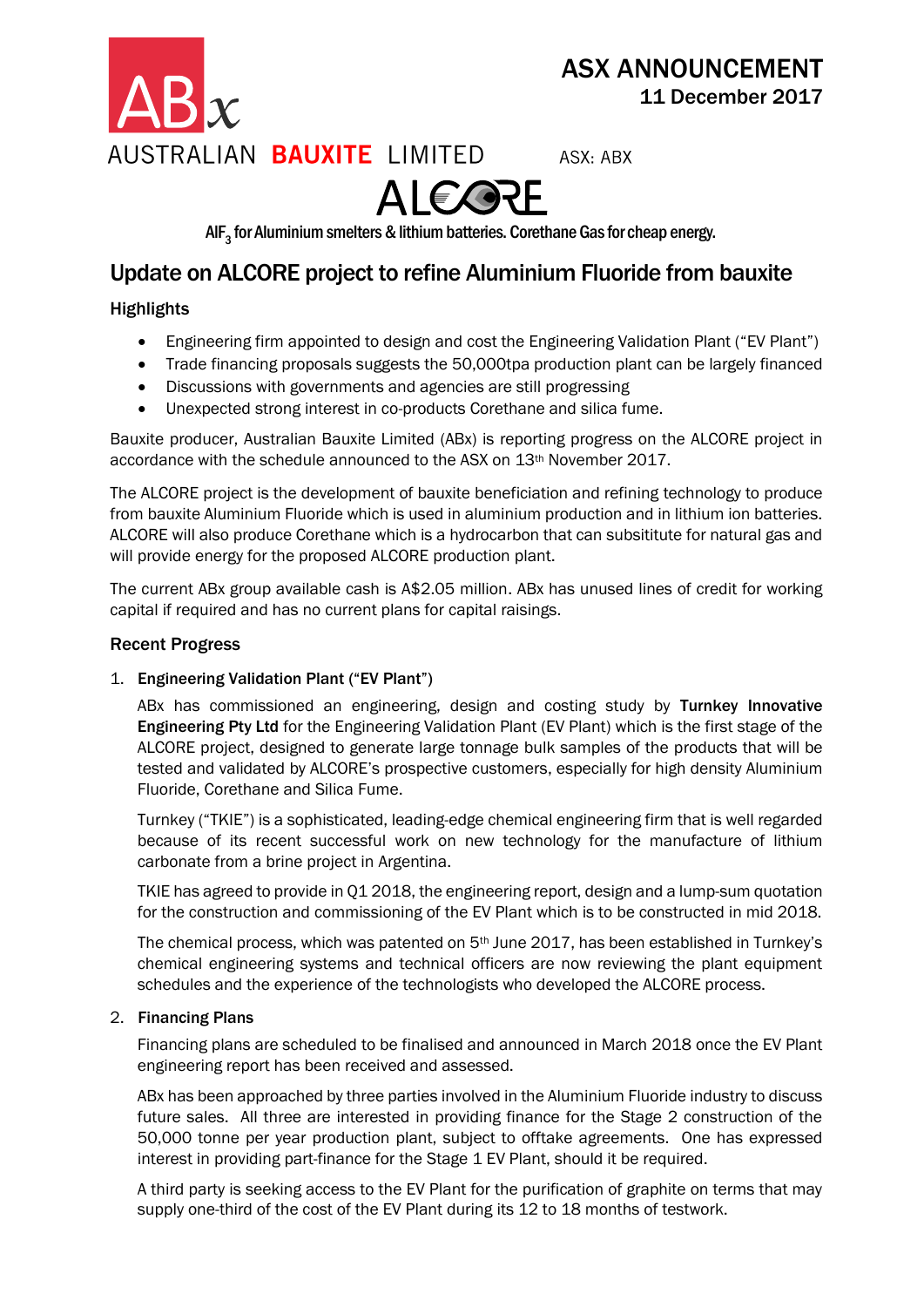

## AI E ORF

Discussions are continuing with Federal and State Government ministries and with a government authority. These discussions will continue into 2018.

### 3. Expressions of Interest in Coproducts Corethane and Silica Fume

ABx has been approached by two major companies seeking negotiations for access to two of the major co-products from the ALCORE production plant, namely Corethane and Silica Fume.

In addition, ABx has made presentations to two other possible customers for Corethane and to one large electricity generation company with spare gas turbine capacity.

Corethane is a high-efficiency fuel for gas turbine electricity generators and can also be used to provide high-energy, low emission heat for several industrial applications. It can be used as a chemical reductant in the manufacture of metals, including ultra-pure silicon metal for electronics.

Silica Fume is a rapidly growing industry, being an amorphous, micro-fine form of silica (SiO2) that is increasingly used in making high strength concrete (complementing ABx's existing marketing of its cement-grade bauxite) and CO<sub>2</sub>-free geopolymer cements. Silica fume from the ALCORE process is an ultra-pure micron-sized powder with many other applications, including high purity glass, silicon metal and photovoltaic solar panels.

### 4. Expressions of Interest in Gas Turbine Electricity Production using Corethane

ALCORE officers and ABx management are in discussions with a state-of-the-art developer of robust gas turbines that are already generating electricity from fuels far less refined than Corethane. Robust turbine technology would allow ALCORE's production plant to make its own electricity immediately if required, thus minimising start-up risks.

ABx CEO, Ian Levy said; "This is an exciting time for ABx's business development. We are pushing ahead on all fronts as hard as possible and we are sincerely grateful for the offers for funds from supportive shareholders who appreciate the massive value addition to our normal bauxite business that will arise from an ALCORE development.

"However, there are a lot of moving parts yet to be finalised and ABx will remain frugal with shareholders' funds until the ABx Board of Directors is satisfied that we have arrived at the best possible deal for our supportive shareholders.

Focus on sales: "In the short-term, sales of bauxite remains our highest priority, because there are significant opportunities arising in the traditional bauxite markets during 2018 when many major bauxite supply contracts are up for renewal. Considerable progress is also being made on the feasibility study for the Binjour project and staff have conducted significant R&D laboratory work on the special low-iron bauxite from ABx's Penrose project in NSW, 90km inland from Port Kembla.

"We should acknowledge the ability of our staff and Directors to remain focussed on the main game for our shareholders whilst also evaluating the exciting new medium-term developments. We can walk and chew gum at the same time without tripping up or breaking a tooth."

### For further information please contact:

Ian Levy, CEO and MD Australian Bauxite Limited

Telephone: +61 (0) 2 9251 7177 Mobile: +61 (0) 407 189 122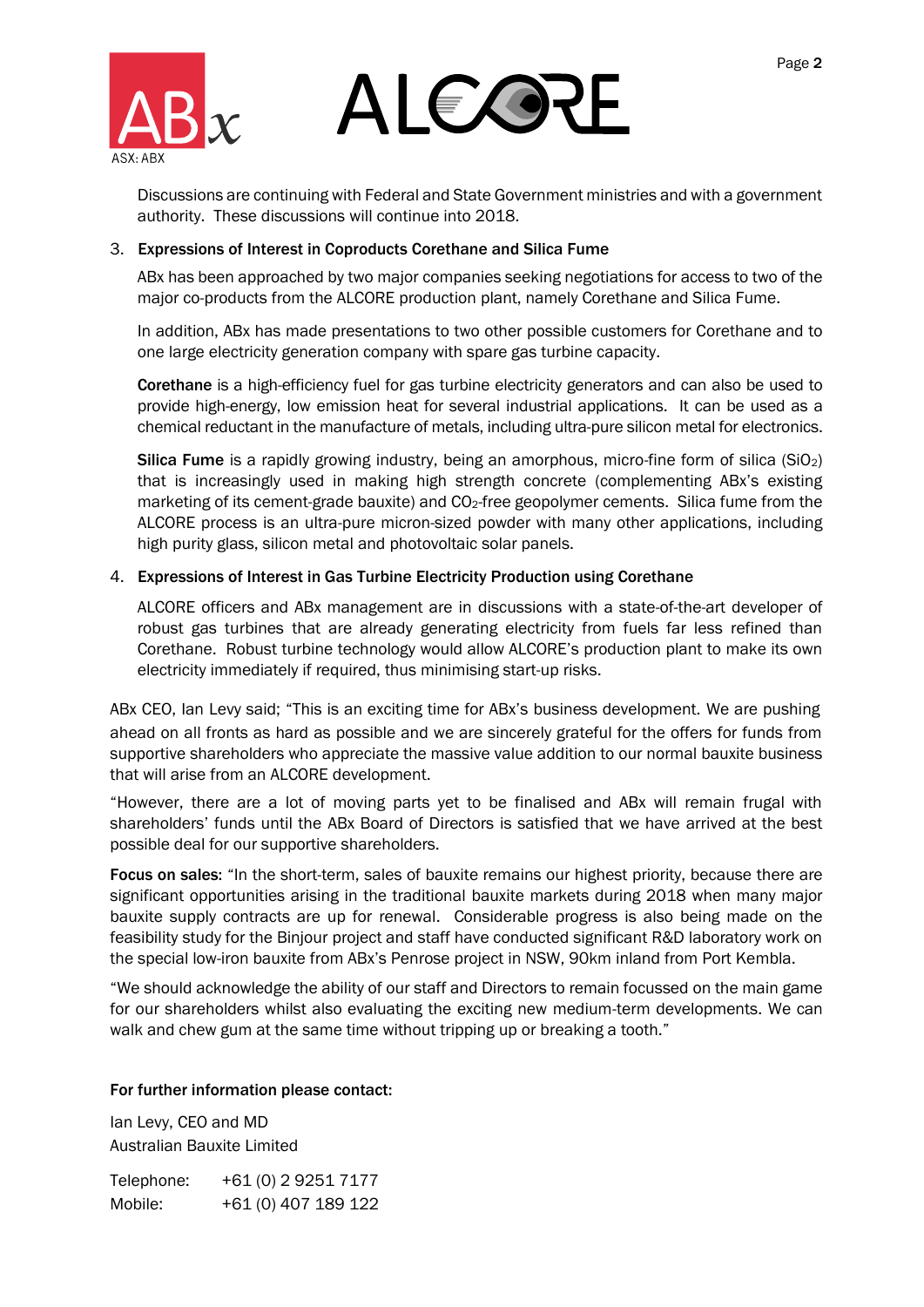



Figure 1: Summary of the ALCORE process inputs and AIF<sub>3</sub> markets

## **IDENTIFY SURFERE ALCORE PROCESS INDUSTRED ARRANGEMENT CORPORAL FIGURE 1: Summary of the ALCORE process inputs and AIF<sub>3</sub> markets<br>
<b>In addition to ABx's nomal bauxite business, ALCORE's**<br> **In addition to ABx's nomal bauxit Bauxite Refining can make high value products**



Fluoro Silic Acid "FSA" FSA is a by-product from fertiliser plants, used to fluoridate drinking water

**EXUXITE<br>
MINING<br>
1 tonne low grade bauxite**<br>
36%  $Al_2O_3$  + Fe<sub>2</sub>O<sub>3</sub> + SiO<sub>2</sub> + TiO<sub>2</sub> 36%  $Al_2O_3$  + Fe<sub>2</sub>O<sub>3</sub> + SiO<sub>2</sub> + TiO<sub>2</sub>



 $AlF_3$  electrolyte for more efficient Aluminium Smelters

> 0.4 to 0.6 tonnes of Aluminium Fluoride AlF<sub>3</sub> worth ~US\$600 to \$1,000

Lithium Ion Batteries  $AIF<sub>3</sub>$  electrolyte used for Lithium-ion batteries

Core Technology Refinery 1981-86



ALCORE Bauxite Refining Process : all by-products saleable<br>
Example 1981-86<br>
ALCORE Bauxite Refining Process : all by-products saleable<br>
Bauxite Refining Process : all by-products saleable<br>
Bauxite &/or coal ash = 36% Al<sub>2</sub> **Bauxite &/or coal ash** =  $36\%$  Al<sub>2</sub>O<sub>3</sub> + Fe<sub>2</sub>O<sub>3</sub> + SiO<sub>2</sub> + TiO<sub>2</sub> **Reagents:** 2 Fluorine acids & water (mainly "FSA" a waste acid from fertiliser plants and used for water fluoridation. **Process**

 $AlF<sub>3</sub>$ 

- 1. All minerals except hydrocarbon dissolved by reagents
- 2. Hydrocarbon floats & is recovered = "Corethane"
- 3. Metal fluorides form from dissolved minerals
- 4. Fluorides sequentially precipitated as oxide products (except  $\mathsf{AlF}_3$ ) and F-acids recovered
- 5. By-products are all in saleable pure forms



Figure 2: Summary of the ALCORE process inputs, AIF<sub>3</sub> products and coproducts, including Corethane Gas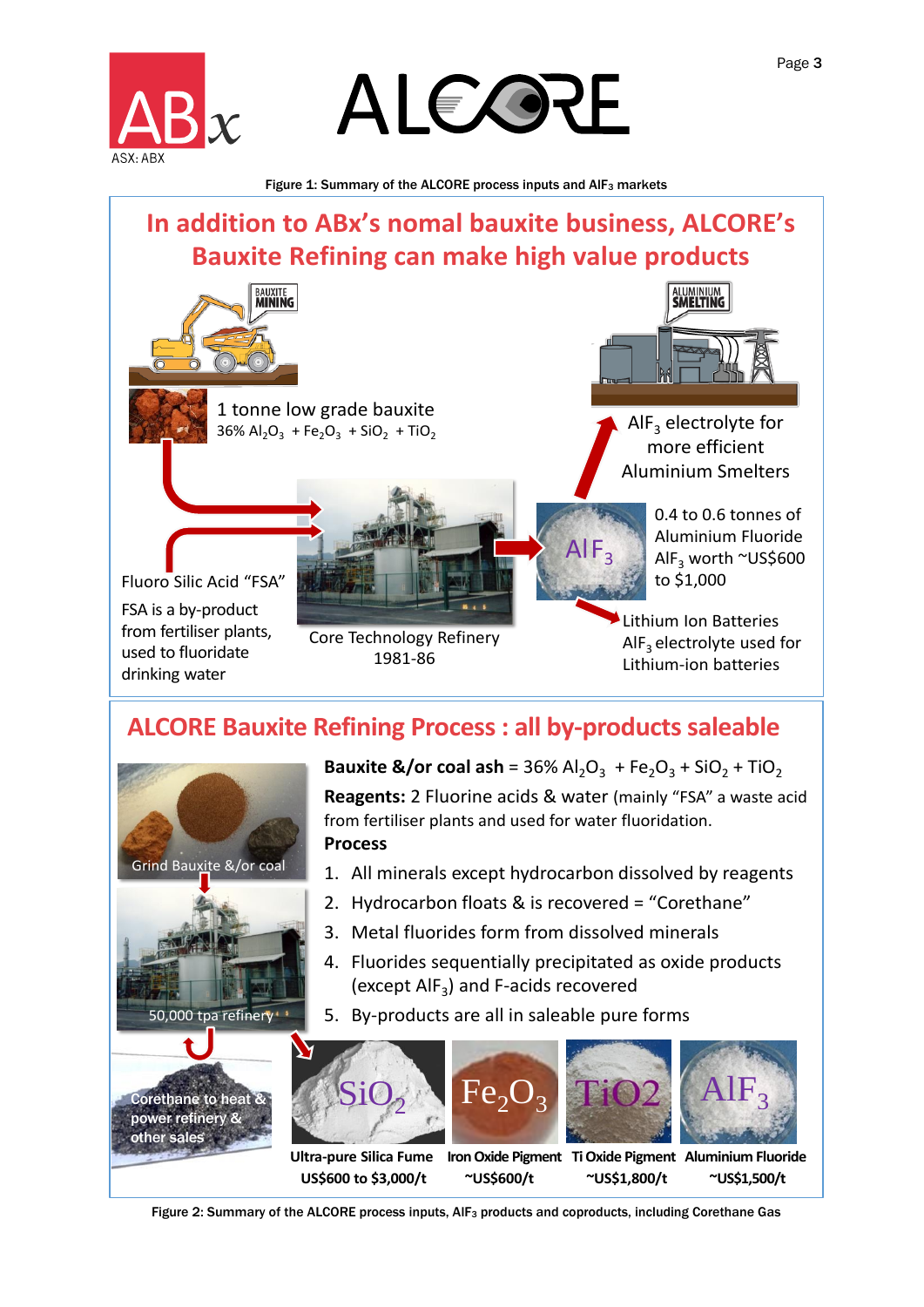

### ALEOZE

### Why Bell Bay in Northern Tasmania or Townsville in Northern Queensland?

- 1. Large resources of clean-chemistry bauxite;
- 2. Available key chemical reagents, all of which are by-products from fertiliser plants and nearby zinc refineries;
- 3. Skilled workforces experienced in high-technology refineries and/or smelter operations;
- 4. Nearby coal supply for production of Corethane Gas for reliable energy security; and
- 5. Nearby export ports with ample available capacity for efficient shipping.

Figure 3 below shows these advantages, using Bell Bay in Tasmania as a more specific example.



Figure 3: Summary of the advantages of an ALCORE process plant located at Bell Bay, Tasmania.

- Ample bauxite resources controlled by ABx located along major transport corridors leading directly to Bell Bay;
- Zinc refinery & fertiliser plant at Hobart that produce reagent by-products, especially fluoro-silic acid (FSA) that is the main make-up reagent to provide the fluorine to make aluminium fluoride AlF3;
- Bell Bay's two smelters, including an aluminium smelter that may be a customer for ALCORE's AlF3 production;
- Tasmania has an experienced workforce accustomed to the disciplines needed to operate industrial & chemical plants;
- Coal is available from Fingal Valley coal to produce Corethane Gas that can provide electricity and heat for the bauxite refining plant, and can supply coal for producing extra tonnages of Corethane Gas if needed;
- Bell Bay power station has gas turbines connected to the national grid with spare turbine capacity. Northern Tasmania has many industries requiring low-cost heating that may be supplied by Corethane Gas if needed;
- Bell Bay Port is an efficient export port with available industrial land sites and spare port capacity for exports.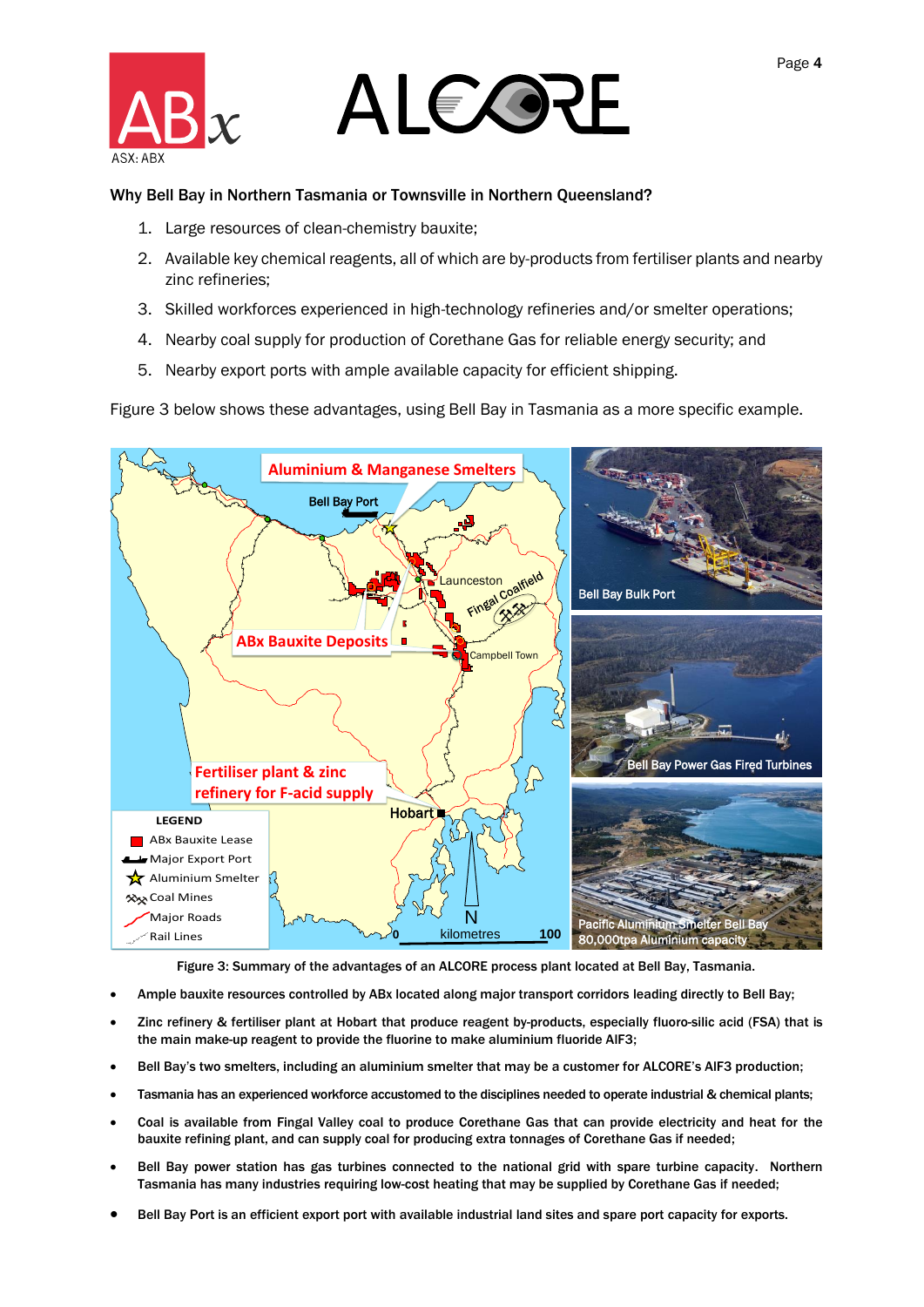

# ALEOZE<br>
RE<br>
Generalised economics



- 1. AlF<sub>3</sub> prices have risen strongly from US\$800 to above US\$1,600 per tonne in 5 years (extra demand from Li ion batteries)
- 2. Aluminium smelters use 30kgs of AlF<sub>3</sub> per tonne of aluminium (ie. 3%)
- 3. Global demand exceeds 1.5 million tonnes of  $\mathsf{AIF}_3$  per year
- 4. ALCORE to target Australasian aluminium smelters as main customers
- 5. Lithium Ion Battery market will be a significant upside for ALCORE
- 2. Aluminium smelters use 30kgs of AlF<sub>3</sub> per tonne of aluminium (ie. 3%)<br>
3. Global demand exceeds 1.5 million tonnes of AlF<sub>3</sub> per year<br>
4. ALCORE to target Australasian aluminium smelters as main customers<br>
5. Lithium
- 7. Payback of major production plant capital cost less than 3 years
- 8. Upside is additional production plants to supply SE Asia, India & Middle East

Figure 4: Economic factors affecting an ALCORE process plant.



### Environmental Benefits

### No smoke-stack, no emissions, no waste products, value adding

- fertiliser plants for reagent make-up.
- 2. Reagents are all recycled except for fluoro-silicic acid "FSA" make-up to supply additional fluorine to make  $\mathsf{AIF}_{3}$ iser plants for reagent make-up.<br>
Sents are all recycled except for fluoro-silicic acid "FSA" make-up.<br>
Sents are all recycled except for fluoro-silicic acid "FSA" make<br>
Iy additional fluorine to make  $AIF_3$ <br>
missions, pa
- 3. No emissions, particulates or waste generated
- 4. Al $F_3$  improves aluminium smelting efficiency saves electricity
- 5. Lithium Ion Battery recharge rates improved by AIF<sub>3</sub>
- 6. Can be self-sufficient for heating & electricity (co-product Corethane gas)

Figure 5: Environmental benefits of an ALCORE process plant.